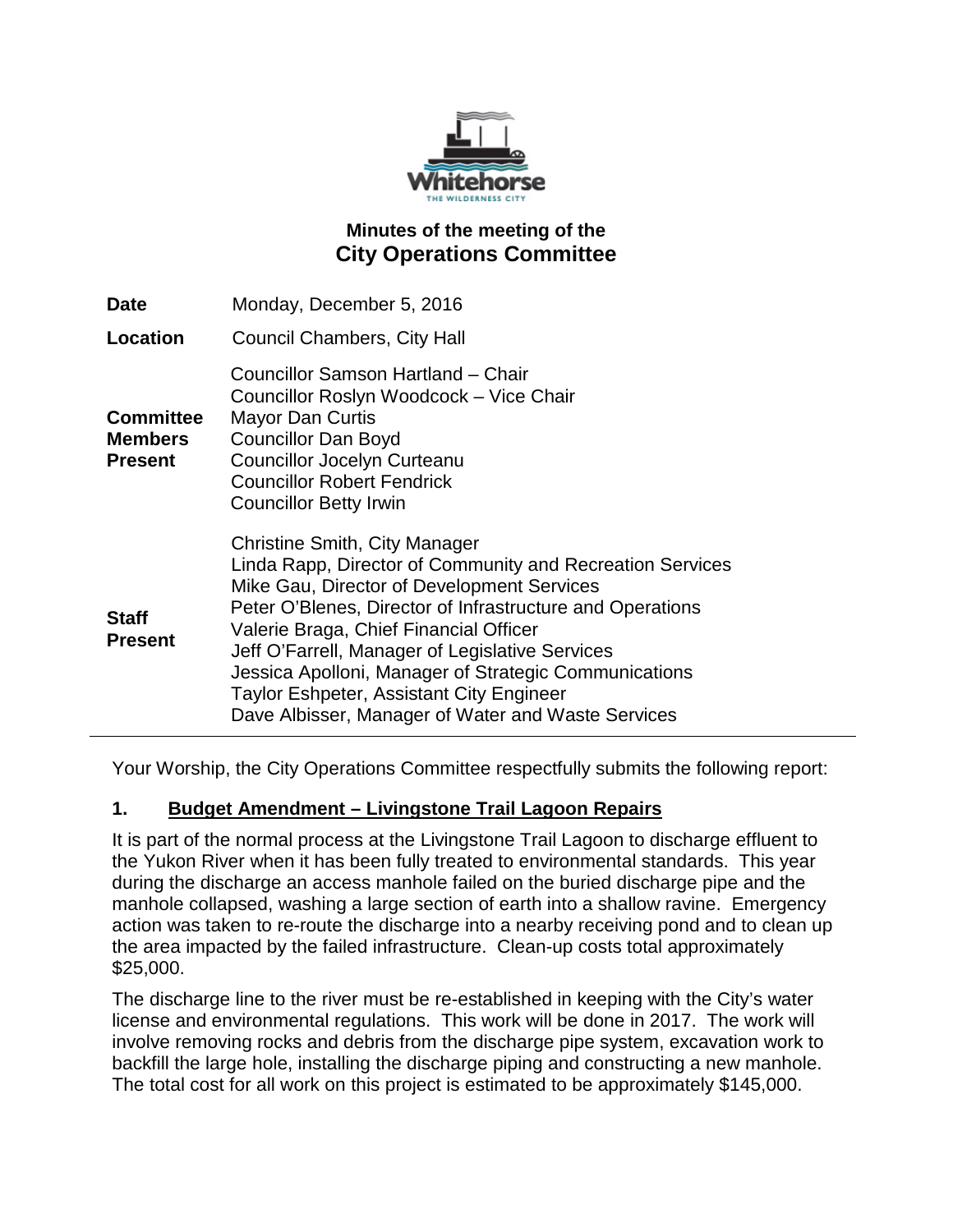An amendment to the 2016 capital budget is being requested to cover the \$25,000 expended for clean-up costs with \$120,000 being identified as a "re-budget" request for 2017 when the repairs will be completed.

The water and sewer reserve has sufficient funds to complete the repairs. Alternative sources of funding will be sought to supplement, or fully cover the cost of repairs.

### **Recommendation**

THAT the 2016-2019 Capital Expenditure Program be amended to add the Livingstone Trail Long Term Storage Facility Discharge Line Project in the amount of \$145,000, funded from the water and sewer reserve if an alternate funding source cannot be confirmed

### **2. Contract Amendment – Marwell Lift Station Improvement Project**

A consulting services contract for design and construction supervision for the Marwell Lift Station Improvement Project was awarded in May 2016. During the design phase an inspection of the pipes inside the station revealed that they are in very poor condition and nearing the end of their serviceable life. The consultant has recommended that all pipes be replaced in the near future and that this work be coordinated with the original project. The need for additional design work means a substantial increase to the scope of the consulting services for this project. Fund for this change are available from within the 2016 budget.

Amending the scope of the project to include this work will prevent potential delays or inefficiencies for the construction portion of the project. The 2017 Capital Budget includes funds to carry out all of the pipe replacement work being considered. The construction contracts will be tendered in 2017 after the design work is completed.

#### **Recommendation**

THAT a fee increase for the Consulting Services Design and Construction Supervision contract for the 2016 Marwell Lift Station Improvement Project be approved to Stantec for an additional net cost to the City of \$126,500.00.

# **3. Source Water Protection**

The City is required to ensure that the drinking water distributed is safe to consume. A consultant was retained in 2013 to complete a source water assessment and protection plan with respect to the Selkirk aquifer. In assessing potential risks to the City's water source, the consultant concluded that fuel storage tanks in the Riverdale area, particularly large institutional/commercial tanks, present a significant contamination risk to the groundwater. To date, historical sampling results indicate that the water quality in the aquifer is excellent, with little indication of human impact.

Territorial legislation enacted in 2015 provides for the installation practices for new storage tanks. However, existing tanks are not affected by this legislation. The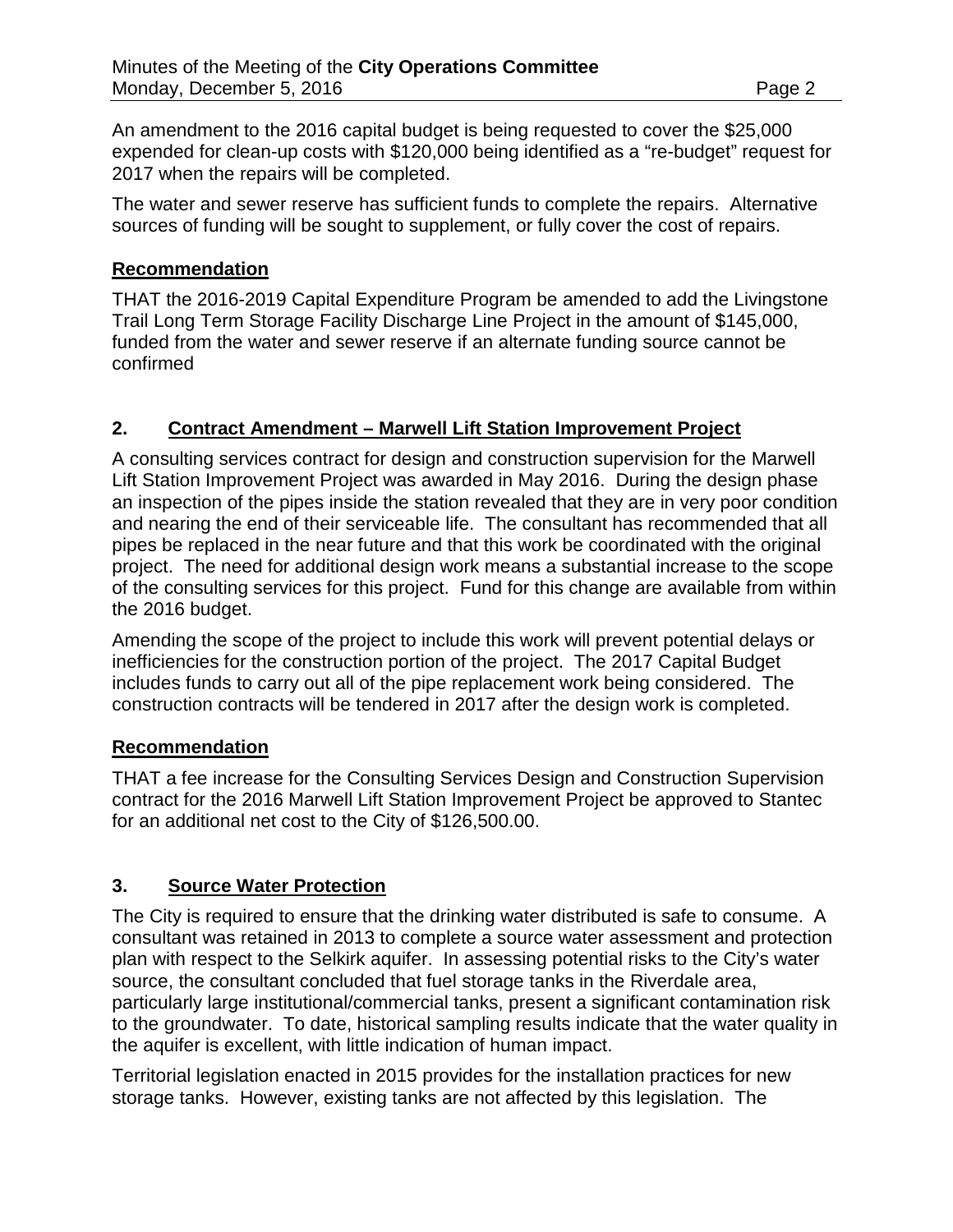development of a bylaw to regulate all fuel storage tanks will address the gaps in current regulations. Such a bylaw could require inspection and/or maintenance on all existing fuel storage tanks.

The details of the bylaw will require in-depth analysis and extensive consultation with stakeholders to determine optimal solutions. The initial estimate of the cost to complete the development of a bylaw is approximately \$40,000.

Committee members posed questions regarding the proposed bylaw, including:

- the types of inspections that would be required;
- the geographical application area (Selkirk Aquifer area or city-wide);
- whether the bylaw would apply to commercial fuel tanks currently "grandfathered";
- the time period required for development of the bylaw; and
- the issue of potential incentives for property owners who upgrade their fuel tanks

#### **Recommendation**

THAT the City proceed with the development of a bylaw to regulate fuel storage in Whitehorse.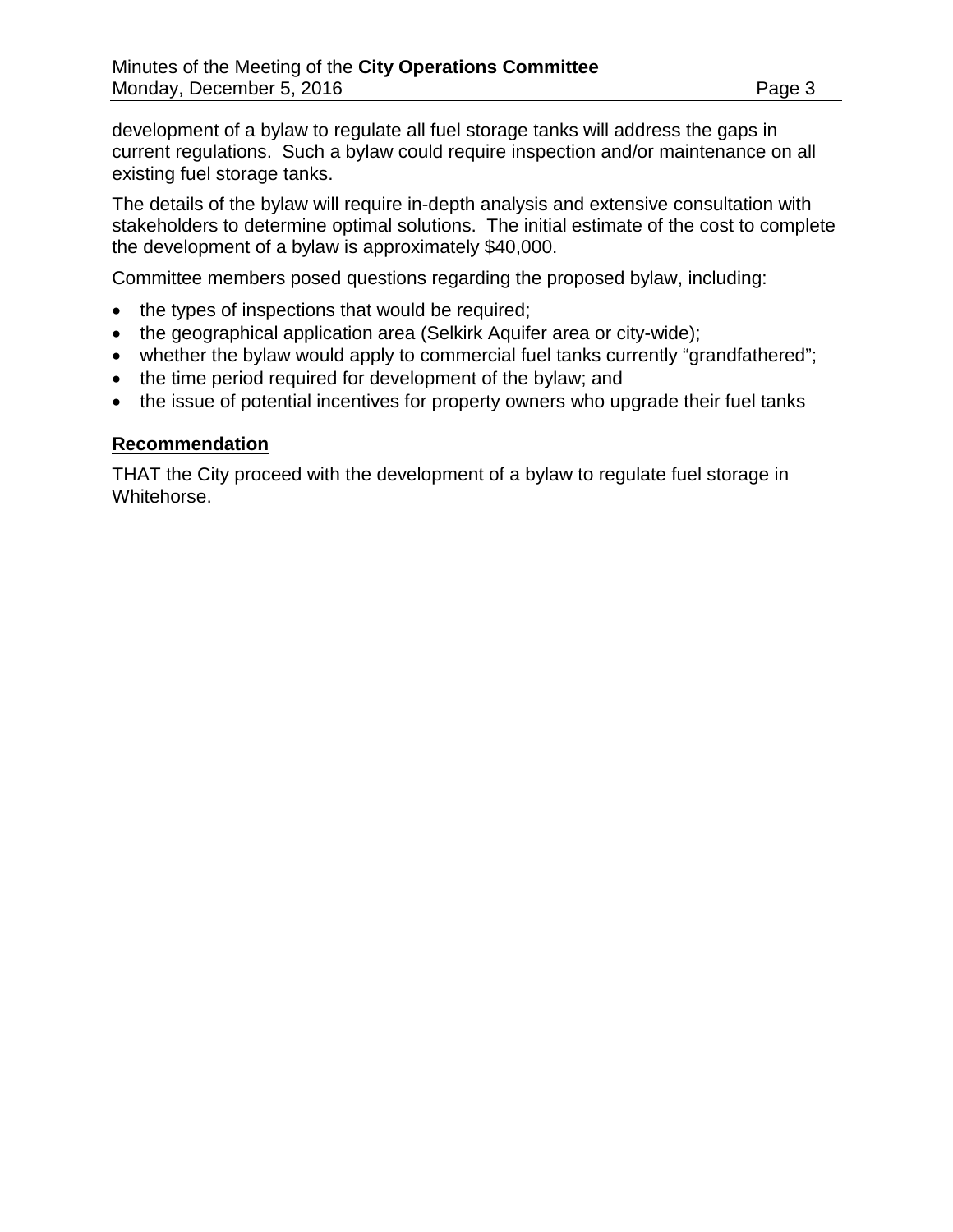

# **Minutes of the meeting of the Community Services Committee**

| <b>Date</b>                                          | Monday, December 5, 2016                                                                                                                                                                                                                                                                                                                                           |
|------------------------------------------------------|--------------------------------------------------------------------------------------------------------------------------------------------------------------------------------------------------------------------------------------------------------------------------------------------------------------------------------------------------------------------|
| Location                                             | <b>Council Chambers, City Hall</b>                                                                                                                                                                                                                                                                                                                                 |
| <b>Committee</b><br><b>Members</b><br><b>Present</b> | Councillor Fendrick - Chair<br>Councillor Samson Hartland - Vice-Chair<br><b>Mayor Dan Curtis</b><br><b>Councillor Dan Boyd</b><br><b>Councillor Jocelyn Curteanu</b><br><b>Councillor Betty Irwin</b><br><b>Councillor Roslyn Woodcock</b>                                                                                                                        |
| <b>Staff</b><br><b>Present</b>                       | <b>Christine Smith, City Manager</b><br>Linda Rapp, Director of Community and Recreation Services<br>Mike Gau, Director of Development Services<br>Peter O'Blenes, Director of Infrastructure and Operations<br>Valerie Braga, Chief Financial Officer<br>Jeff O'Farrell, Manager of Legislative Services<br>Jessica Apolloni, Manager of Strategic Communications |

Your Worship, the Community Services Committee respectfully submits the following report:

# **1. Coy Cup** – For Information Only

Dan Johnson addressed the Committee to advise that the Whitehorse Huskies Senior Hockey Club has been successful in their bid to host the 2017 Coy Cup tournament. He outlined event costs and revenue streams and highlighted a request that the City of Whitehorse waive ice rental fees.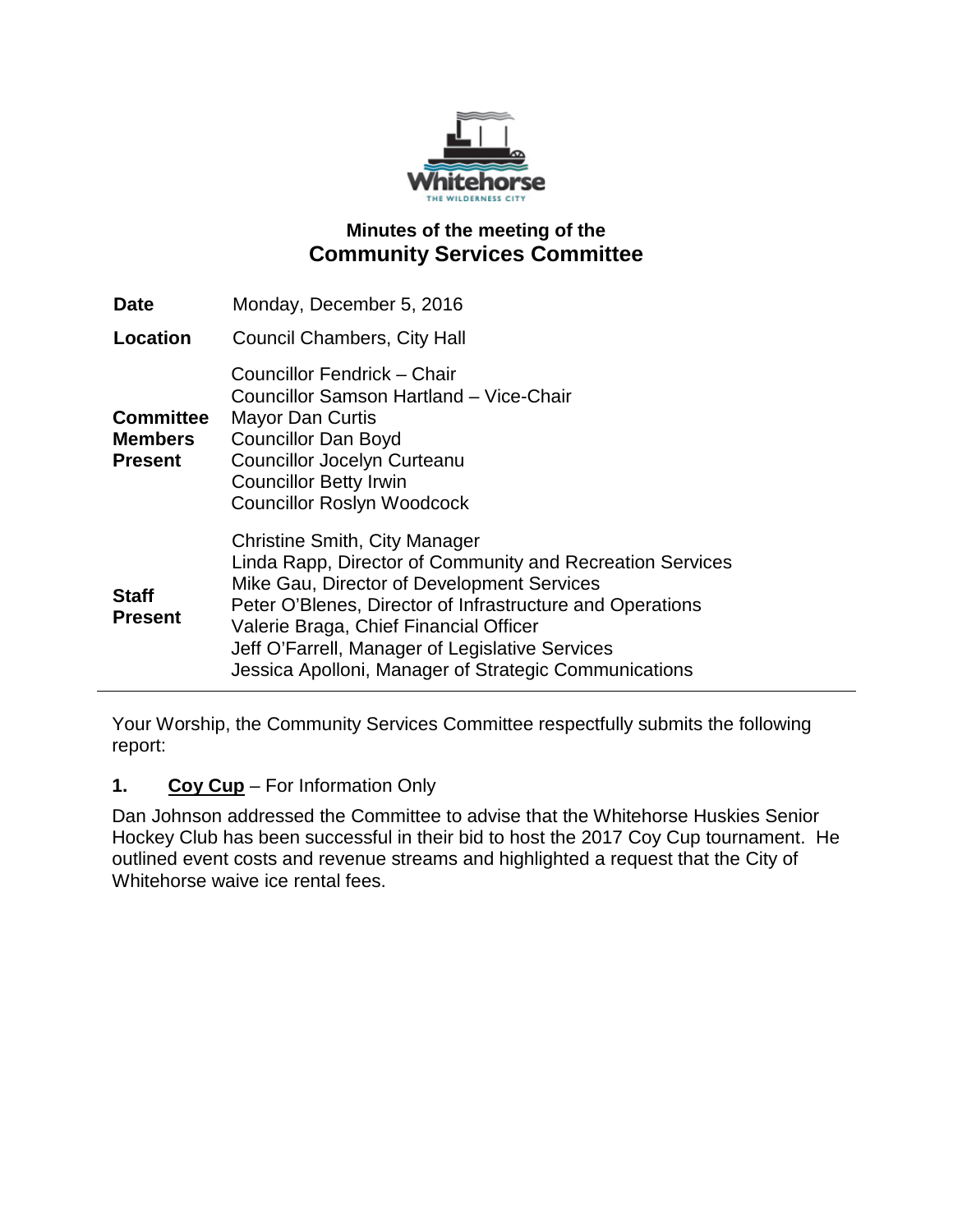

# **Minutes of the meeting of the Public Health and Safety Committee**

| Date                                                 | Monday, December 5, 2016                                                                                                                                                                                                                                                                                                                                           |
|------------------------------------------------------|--------------------------------------------------------------------------------------------------------------------------------------------------------------------------------------------------------------------------------------------------------------------------------------------------------------------------------------------------------------------|
| Location                                             | Council Chambers, City Hall                                                                                                                                                                                                                                                                                                                                        |
| <b>Committee</b><br><b>Members</b><br><b>Present</b> | Councillor Dan Boyd - Chair<br>Councillor Jocelyn Curteanu - Vice Chair<br><b>Mayor Dan Curtis</b><br><b>Councillor Robert Fendrick</b><br><b>Councillor Samson Hartland</b><br><b>Councillor Betty Irwin</b><br><b>Councillor Roslyn Woodcock</b>                                                                                                                 |
| <b>Staff</b><br><b>Present</b>                       | <b>Christine Smith, City Manager</b><br>Linda Rapp, Director of Community and Recreation Services<br>Mike Gau, Director of Development Services<br>Peter O'Blenes, Director of Infrastructure and Operations<br>Valerie Braga, Chief Financial Officer<br>Jeff O'Farrell, Manager of Legislative Services<br>Jessica Apolloni, Manager of Strategic Communications |

Your Worship, there is no report from the Public Health and Safety Committee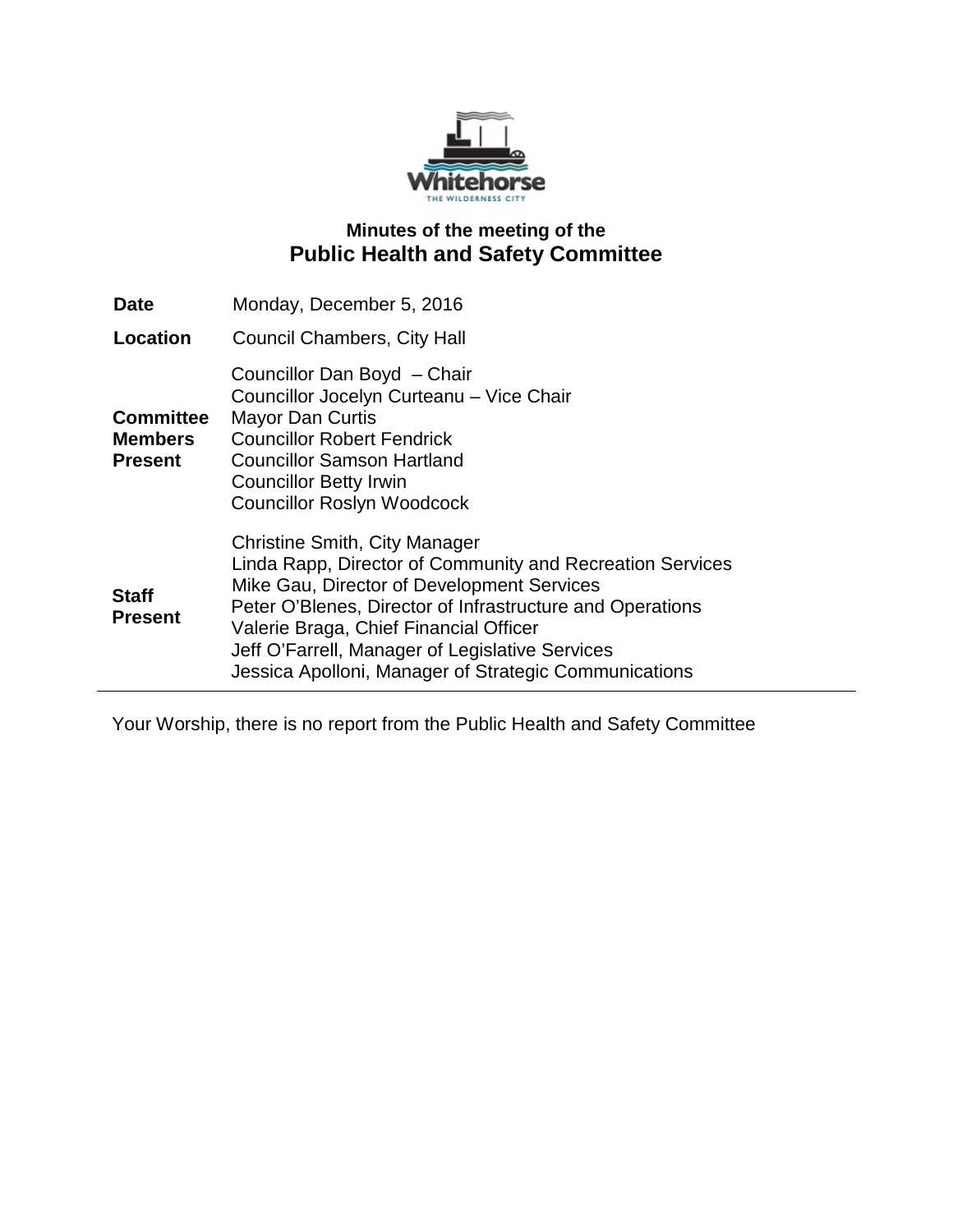

# **Minutes of the meeting of the Development Services Committee**

| <b>Date</b>                                          | Monday, December 5, 2016                                                                                                                                                                                                                                                                                                                                                                                              |
|------------------------------------------------------|-----------------------------------------------------------------------------------------------------------------------------------------------------------------------------------------------------------------------------------------------------------------------------------------------------------------------------------------------------------------------------------------------------------------------|
| Location                                             | <b>Council Chambers, City Hall</b>                                                                                                                                                                                                                                                                                                                                                                                    |
| <b>Committee</b><br><b>Members</b><br><b>Present</b> | Councillor Jocelyn Curteanu - Chair<br>Councillor Betty Irwin - Vice Chair<br><b>Mayor Dan Curtis</b><br><b>Councillor Dan Boyd</b><br><b>Councillor Robert Fendrick</b><br><b>Councillor Samson Hartland</b><br><b>Councillor Roslyn Woodcock</b>                                                                                                                                                                    |
| <b>Staff</b><br><b>Present</b>                       | <b>Christine Smith, City Manager</b><br>Linda Rapp, Director of Community and Recreation Services<br>Mike Gau, Director of Development Services<br>Peter O'Blenes, Director of Infrastructure and Operations<br>Valerie Braga, Chief Financial Officer<br>Jeff O'Farrell, Manager of Legislative Services<br>Jessica Apolloni, Manager of Strategic Communications<br><b>Taylor Eshpeter, Assistant City Engineer</b> |

Your Worship, the Development Services Committee respectfully submits the following report:

# **1. Public Hearing Report – Wheeler Street West Local Improvement**

Wheeler Street is identified as one of 15 areas in the downtown core requiring road and utility reconstruction. While strong support has been expressed for the project, some opposition was indicated. A petition with seven signatures voiced concerns relating to the cost of the local improvement charges and suggested that other streets should be prioritized first. One person appeared at the public hearing to express support for the project. 25 ballots received were in favour of the project, and 12 ballots were opposed. Twenty property owners did not submit their ballots. There is clear support for this Local Improvement project from the Downtown Residents Association and the majority of the property owners on Wheeler Street.

The bylaw provides for local improvement charges with respect to the above-ground costs for properties fronting on Wheeler Street. The underground works will be funded from the Build Canada Fund.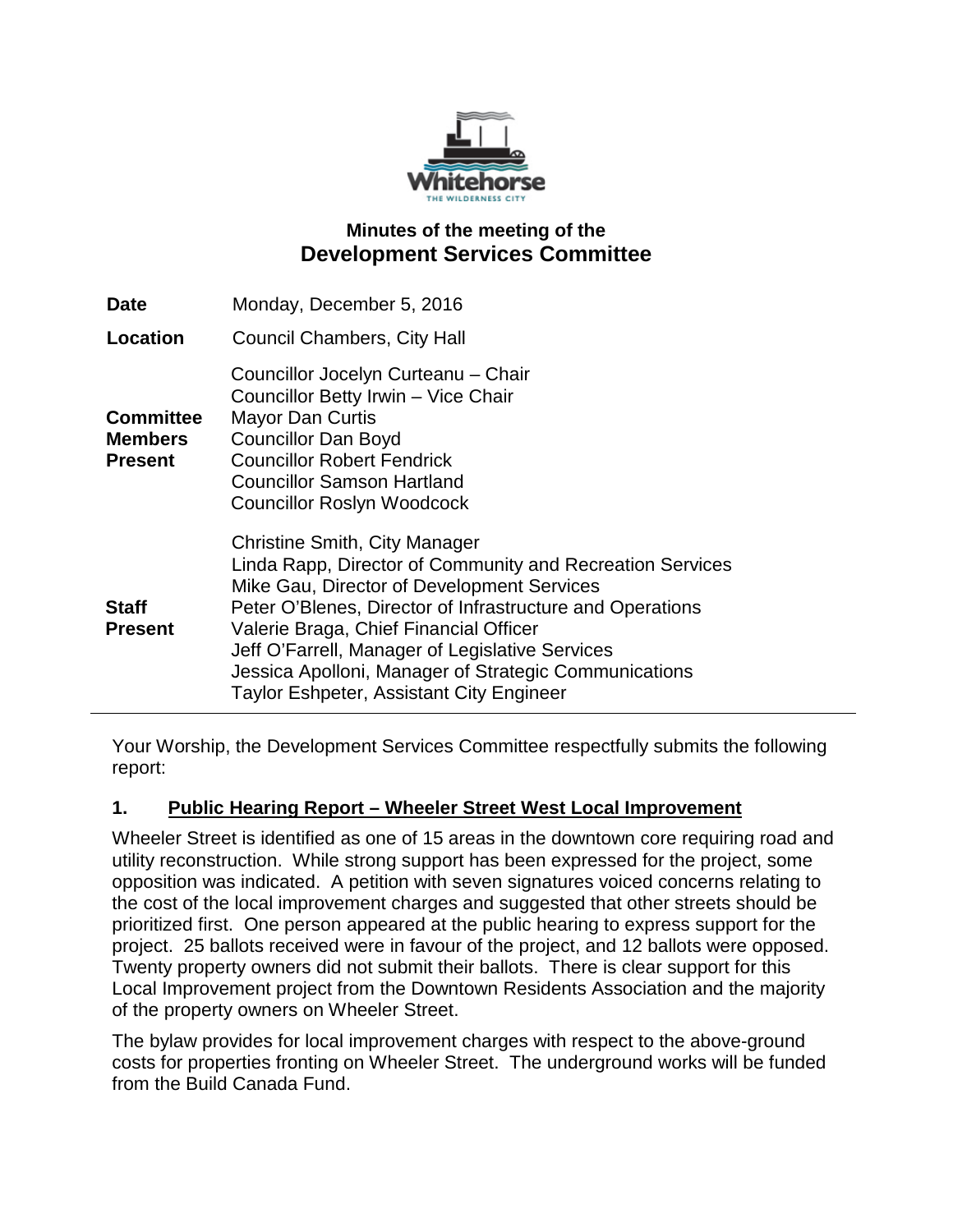Approval from the Federal and Yukon governments is anticipated in 2017 with respect to the Build Canada funding. Construction contracts will not be awarded until these approvals are received. The earliest potential date for construction is spring 2017.

### **Recommendation**

THAT Bylaw 2016-39, a bylaw to provide for local improvement charges with respect to the reconstruction of Wheeler Street West, be brought forward for second and third reading under the bylaw process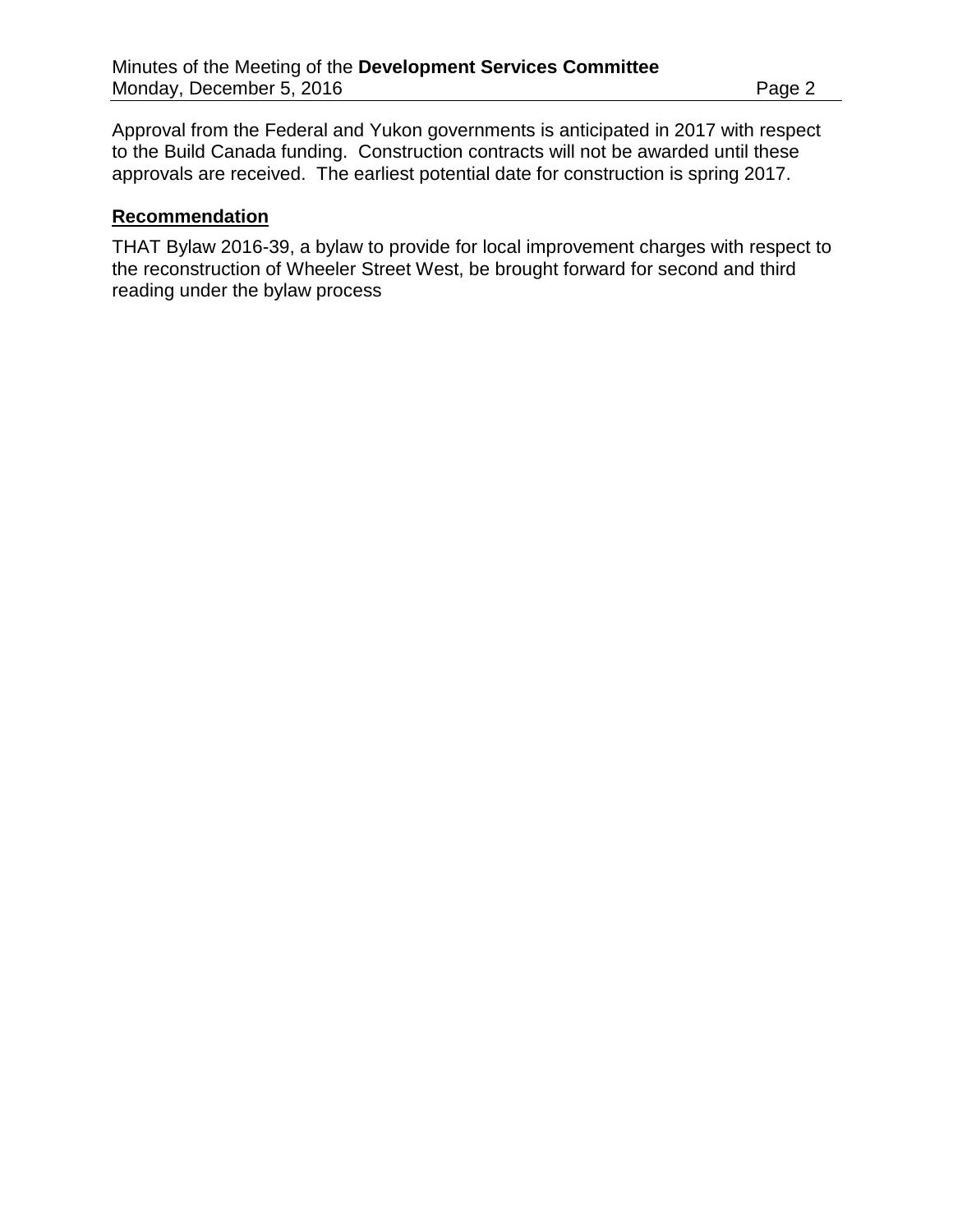

# **Minutes of the meeting of the Corporate Services Committee**

| <b>Date</b>                                          | Monday, December 5, 2016                                                                                                                                                                                                                                                                                                                                                                          |
|------------------------------------------------------|---------------------------------------------------------------------------------------------------------------------------------------------------------------------------------------------------------------------------------------------------------------------------------------------------------------------------------------------------------------------------------------------------|
| Location                                             | <b>Council Chambers, City Hall</b>                                                                                                                                                                                                                                                                                                                                                                |
| <b>Committee</b><br><b>Members</b><br><b>Present</b> | Councillor Roslyn Woodcock - Chair<br>Councillor Dan Boyd - Vice Chair<br><b>Mayor Dan Curtis</b><br>Councillor Jocelyn Curteanu<br><b>Councillor Robert Fendrick</b><br><b>Councillor Samson Hartland</b><br><b>Councillor Betty Irwin</b>                                                                                                                                                       |
| <b>Staff</b><br><b>Present</b>                       | Christine Smith, City Manager<br>Linda Rapp, Director of Community and Recreation Services<br>Mike Gau, Director of Development Services<br>Peter O'Blenes, Director of Infrastructure and Operations<br>Valerie Braga, Chief Financial Officer<br>Jeff O'Farrell, Manager of Legislative Services<br>Jessica Apolloni, Manager of Strategic Communications<br>Norma Felker, Assistant City Clerk |

Your Worship, the Corporate Services Committee respectfully submits the following report:

# **1. Public Input Report – Capital Budget**

Public input on the 2017 to 2020 Capital Expenditure Program included two delegations. One delegate spoke in support of the proposed Operations Building. Representatives from the Downtown Residents Association requested that the City prioritize the reconstruction of Sixth Avenue, four Old Town roads, and the playground at Sixth and Jeckell. They also requested that the escarpment pathways be connected to the waterfront pathways. Various Downtown reconstruction projects and the new Operations Building are key elements of the proposed bylaw.

# **Recommendation**

THAT Bylaw 2016-41, a bylaw to adopt the 2017 to 2020 Capital Expenditure Program, be brought forward for second and third reading under the bylaw process.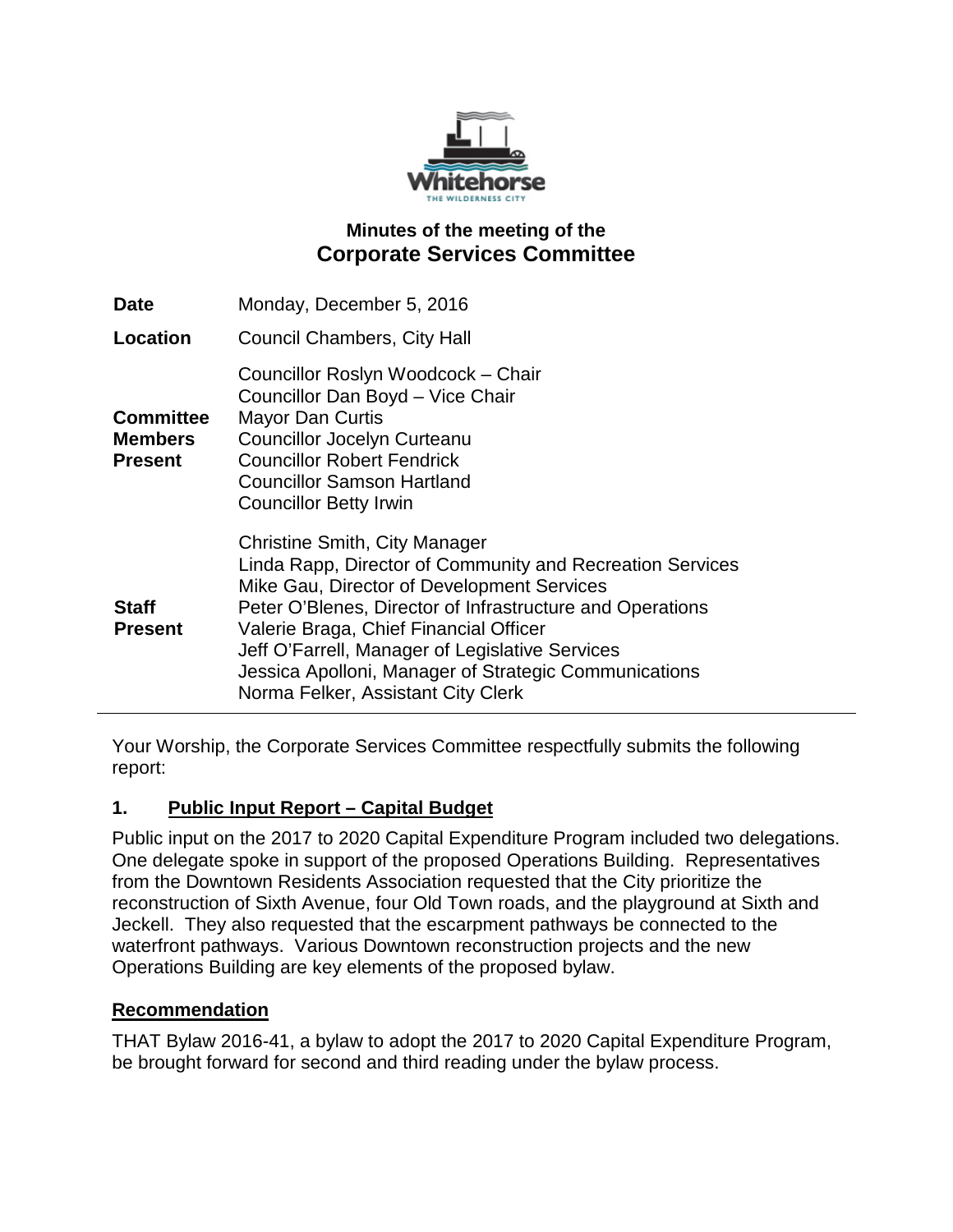### **2. New Procedures Bylaw**

At the legislative workshop in October, council members indicated support for administration's proposal to update the existing Procedures Bylaw in accordance with the most recent revisions to the *Municipal Act.* It was also proposed that the bylaw incorporate requirements for reports on the attendance of council members at council and committee meetings and the travel incurred by council members in the performance of their duties. Council members also supported including the provisions of the Council Code of Conduct into the bylaw, and repealing the Code of Conduct Policy. A new bylaw is being brought forward that incorporates these changes. The proposed bylaw reflects good governance and recommended practices for parliamentary procedures.

Committee members posed questions regarding the inclusion of public input sessions with the public hearing regulations, and administration confirmed that the bylaw does not restrict public participation following the close of a scheduled public input session. Committee members also requested that the bylaw be consistent in references to council members rather than differentiating between mayor and councillors.

In response to the concerns raised, adjustments have been incorporated into the bylaw to provide clarity with respect to public input sessions, and to ensure consistency throughout with references to council members.

### **Recommendation**

THAT Bylaw 2016-47, a bylaw to provide rules governing council procedures, be brought forward for due consideration under the bylaw process

# **3. Third Quarter Capital Variance Report**

As part of the City's third quarter variance reporting there is a requirement for Managers to review their planned capital spending. Most projects are proceeding as planned and a few have been successfully completed under budget. A budget amendment is required in order to reduce the 2016 capital budget by \$76,314 with most of the funds remaining in City reserves for future use.

# **Recommendation**

THAT the following amendments to the 2016 to 2019 Capital Plan be approved:

1. Amend the funding of the following projects with \$7,337 remaining in the Equipment Reserve:

| <b>Heavy Truck Replacement</b> |          | -\$4,180 Complete/under budget |
|--------------------------------|----------|--------------------------------|
| Loader Replacement             | -\$3,157 | Complete/under budget          |

2. Amend the funding of the following project with \$25,000 remaining in the City's Gas Tax funds held with Yukon Government:

ICI Organics Collection Bins -\$25,000 Under budget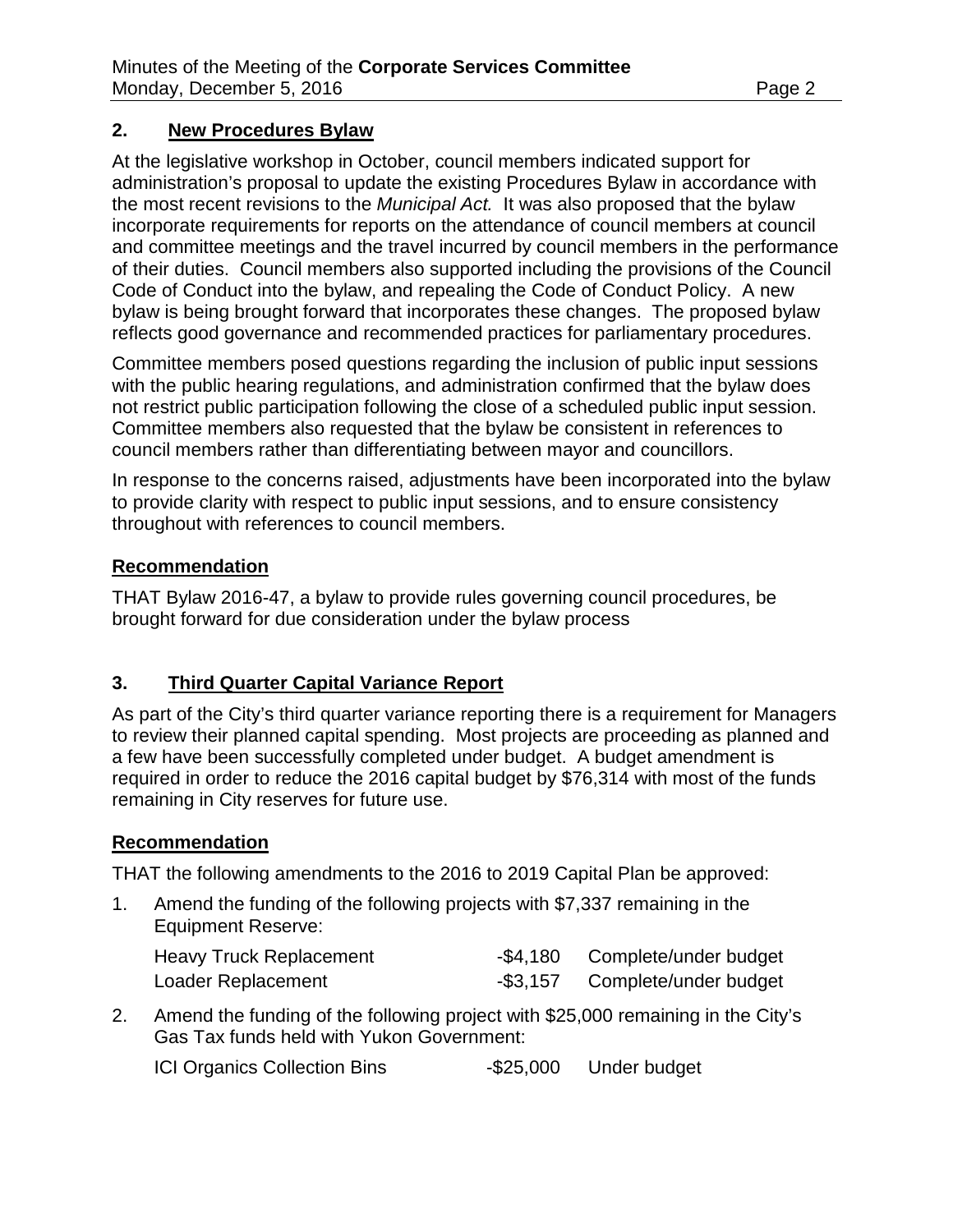3. Amend the funding of the following project with \$18,132 remaining in the Development Cost Charges Reserve:

Additional Pickups/Trailer - \$18,132 Complete/under budget

4. Amend the funding of the following projects with \$25,845 remaining in the Water and Sewer Reserve:

| New Pump for Ogilvie Storm      | -\$6,427  | Complete/under budget |
|---------------------------------|-----------|-----------------------|
| Livingstone Lagoon Access Hatch | -\$19,418 | Under budget          |

### **4. Third Quarter Operating Variance Report** – For Information Only

The Financial Services Department reviewed operating budget projections submitted by Department Managers. The 2016 third quarter variance projection is that total operating revenues will exceed budget by \$735,442 and expenses will be over budget by \$384,097. Therefore, operating projections to December 31, 2016 as compared to the revised budget indicate an operating surplus of \$351,345.

Overall department spending is controlled. Based on the total operating budget of \$70,659,425, a third quarter positive variance of \$351,345 is well within 1% of the City's total operating budget.